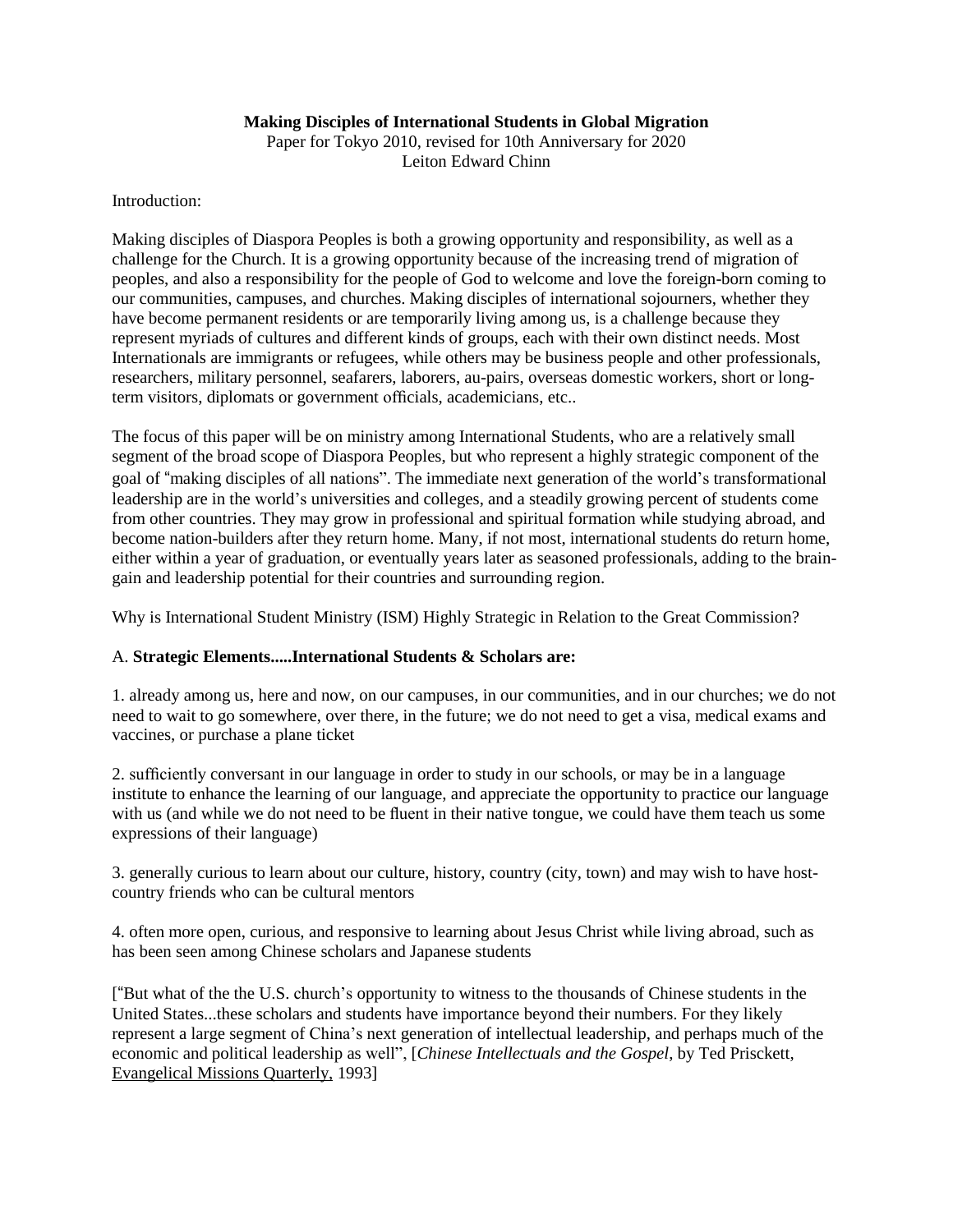5. freer to consider the gospel if they are away from a restrictive society, culture and religion that may be hostile towards Christianity

6. possibly from "unreached people-groups" where the Church does not yet exist or is in an infant stage

7. appreciative of hospitality, and welcome relationships of mutual intercultural interaction, as well as the intergenerational social context of host-families where younger children, parents, and grand-parents are valued along with peer-age adults

["The main missiological lesson is....found in John and Edith Hayward's hospitality to a dusky stranger back in 1929. The Haywards professed no great love for the masses, nor did they devise even a single ingenious scheme for evangelizing the world. They did love one stranger. What the church in India, Nepal, Sikkim, and Bhutan would look like today had the Haywards not welcomed Bakht Singh into their home is a matter of speculation. The fact is that without their hospitality two of the most significant movements in twentieth-century Asian church history probably would not have occurred", *Thinking Small: Global Missions and American Churches*, by Jonathan J. Bonk, Missiology, April, 2000]

8. potential world leaders politically and in their professions, nation-builders, and transformation agents [China's First Hundred by Thomas LaFarge recounts the profound transforming influence on China by the first group of returning Chinese students from the U.S. from 1872-1881, some of whom became Christians]

9. cultural informants or "instructors" who may advance missions awareness; Two mega-shifts in missions in the 19th and 20th century were spurred on by the informants role provided by international students:

a.) In the 3rd week of the July-long Moody student conference at Mt.

Hermon, MA, 1886, a special "meeting of the ten nations" was held in which students from 10 countries shared briefly about the need for missionaries in their part of the world. Those "Macedonian calls" fueled a response that resulted in 100 of the 251 students signing a pledge of willingness and desire to be missionaries.

The missionary passion coming out of the conference was the initial thrust that led to the formation of the Student Volunteer Movement for Foreign Missions in 1888. The SVMFM produced over 20,500 missionaries on the field, and thousands more who supported the missionary movement. [Student Power in World Evangelism, by David Howard, Inter-varsity Press, 1970]

b.) Dr. Ralph D. Winter's development of the Unfinished Task of World Evangelization in relation to the "hidden peoples"/unreached peoples concept effected a paradigm-shift in mission understanding and strategic planning. What contributed to the emerging "people groups" missiological-view of Dr. Winter? He told me in effect, that the Fuller Seminary School of World Missions where he taught at, had 10 students and 100 faculty...and went on to explain that he was a "student" learning about church growth and evangelism among the world's great diversity of cultural sub-groups, from 100 "teachers"...his international student informants.

International students have played a tremendous role in the advance of missions understanding and needs, and will continue to be valuable instructors, if we are willing to listen and learn from them.

10. potential gifts and ministers of God to the host nation and Church; an African seminary student was instrumental in the missional transformation of a veteran mainline priest, who later became a bishop and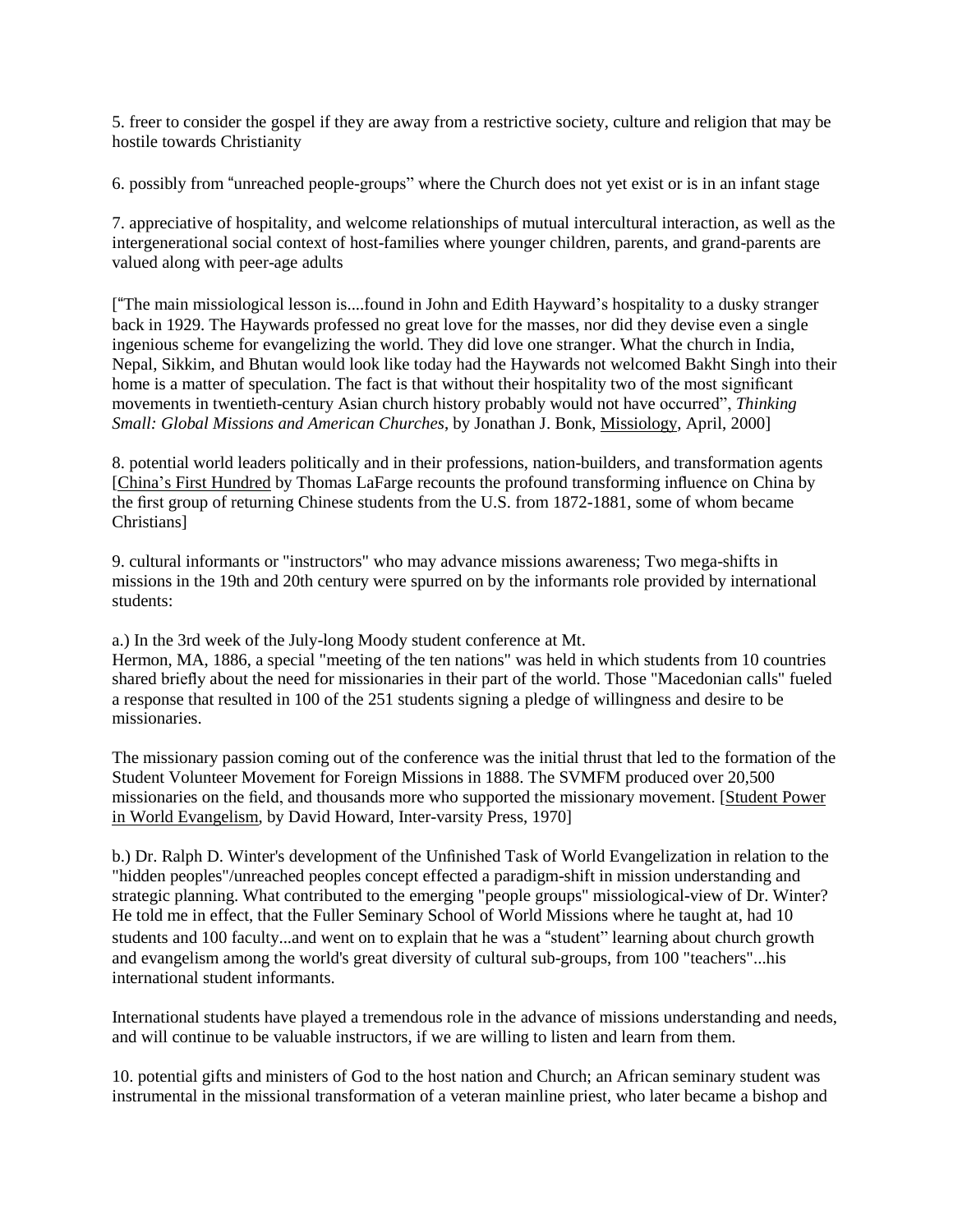played a significant role in the evangelical renewal within his denomination. Christian international students need to be encouraged and allowed to utilize their spiritual gifts and ministry experience while they are studying abroad

10: Ready-made Ambassadors of Christ as Returnees Impacting their Country/Region

A recent newsletter from a tentmaker friend in a restricted access country states that "more than 500 from our university have gone abroad during the last four years. Under the conditions of their scholarships, most of the students will return after graduation to take up positions at our school". Hopefully most of the returnees will bring back positive influences to their school and society, but some may be carriers of negative baggage (which was a concern briefly touched on at the World Missionary Conference of 1910).

Certainly a book could, and should, be written about the many Christian international student returnees who were and are being used mightily by God in the service of their nation and the expansion of God's Kingdom in their region. One of the compelling strategic components for ISM is that Christian returnees are Christ's ambassadors to their own people and culture, and should be encouraged and equipped to return home with the conviction that God is sovereignly sending them home as His witnesses.

A survey for this paper was taken of ISM workers to list some Christian returnees who have made significant contributions in the advancement of the gospel and building of Christ's Church in their region. Some of the returnees came to Christ while studying abroad, and others were already believers prior to their international sojourn. Here are only a few of the returnees cited in the survey:

\* John Sung, who came to Christ in the US in the mid-1920's and returned to China as an apostle and revival spread like wildfire throughout the Far East.

\* At about the same period that John Sung was building a ministry in China in the late 20's, Bakht Singh of India, a Sikh, was being attracted to Christ over a span of months while studying in the UK and then in Winnipeg, Manitoba, Canada. Bakht Singh received Christ and returned to be an apostle to India and the region, just like John Sung was to China and East Asia. "Bakht Singh's New Testament church planting model multiplied to over 500 congregations in India and 200 congregations in Pakistan, plus a number in Europe and North America" (*Thinking Small: Global Missions and American Churches*, Bonk, Missiology, April, 2000).

\* Many recent and retiring national evangelical leaders of the Church in Malaysia and Singapore were students in Australia in the '60's and 70's. Adding to the ranks are graduates from the 80's and 90's, such as Dr. Patrick Fung, the first Asian International Director of Overseas Missionary Fellowship, who was part of the Overseas Christian Fellowship of Sydney.

\* Two sisters from a highly restrictive country came to Christ as international students and returned home to have a very fruitful ministry until they were kicked out of their country. They have continued to have a highly successful ministry in other neighboring countries of the restricted region.

\* Student in Portugal: In the 1980's Procel DaSilva Armando was sent by the government of Guinea-Bissau, West Africa, to study law in Portugal. He came to Christ and grew with the Christian Union of Portugal. After returning home he exercised courage and faith to decline situations that would compromise his convictions and as a result was highly promoted to serve his nation. Lindsay Brown summarizes the story in Shining Like Stars with, "...in Portugal as an overseas student, was able to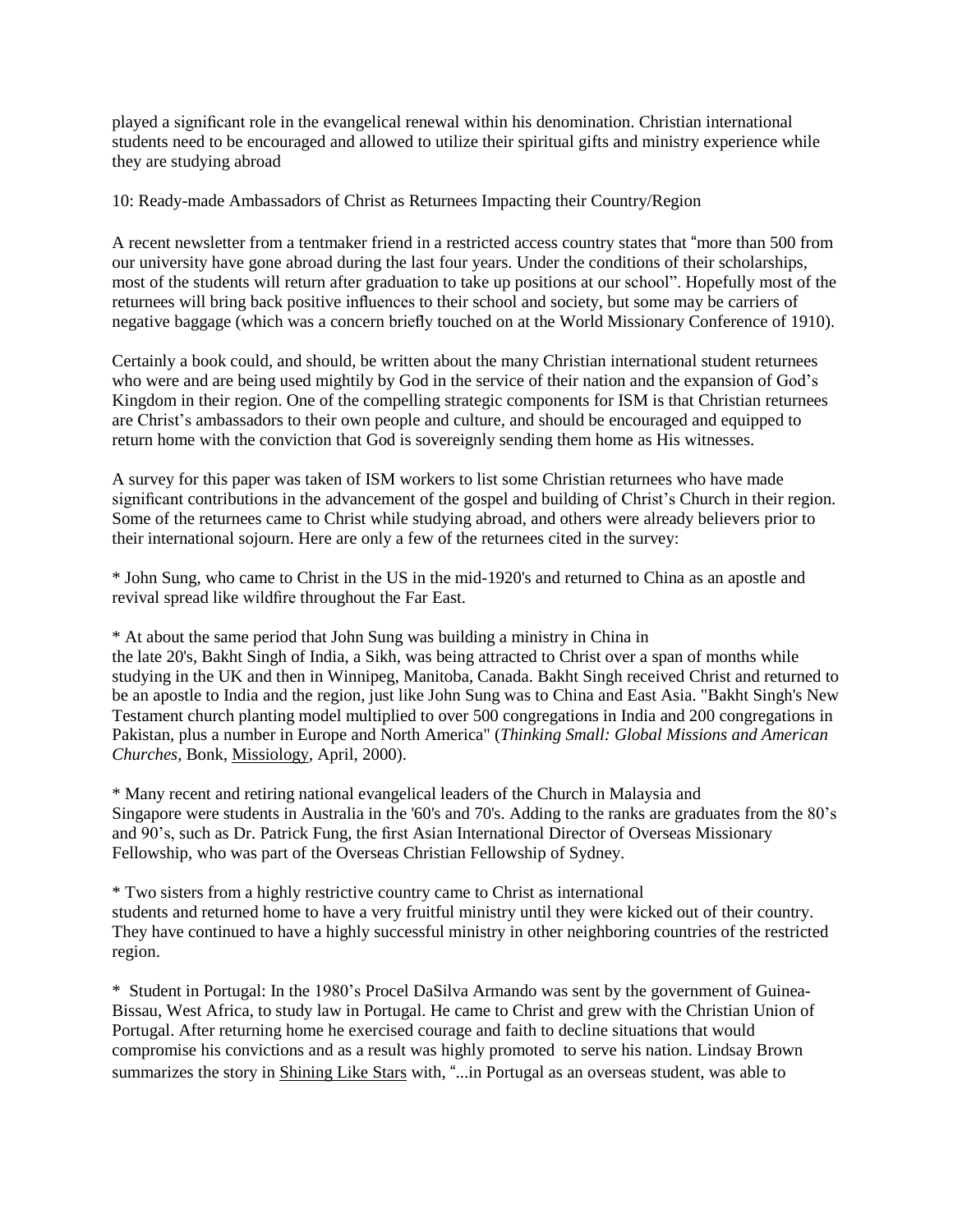become a Daniel at court back in his home country. We should never underestimate the influence that someone with courage can bring on the whole direction of a culture".

\* Student from Portugal: a high-school exchange student trusted in Christ in the U.S. and returned home and engaged in a university ministry. Later he became the national director of the campus ministry and entered into partnership with two international mission organizations to launch an ISM at two universities in Portugal. He also is a key leader with the Portuguese Bible Society. (Lausanne Occasional Paper #55).

\* A contemporary Japanese returnee has planted 70+ churches

\* A contemporary Chinese returnee has planted 7 churches, a specialized ministry, and a campus fellowship

\* Niijima Shimeta (aka Joseph Hardy Neesima) stowed away to America and became a Christian in 1866. After attending Amherst College, MA, he graduated from Andover Theological Seminary and became the first Japanese ordained Protestant minister in 1874. He returned to Japan in 1875 to start a Christian school that became Doshisha University and also Doshisha Womens College of Liberal Arts.

## B. **International Student Ministry (ISM) Benefits Local Churches, Ministries, and Mission Agencies**

Local churches and ministries are discovering how enriching it is to have a ministry among international students (some of the following excerpts are adapted from *Global Missions at Home*, by Leiton Chinn, Mission Maker Magazine 2008)

1. the benefits and significant global impact that's possible with a very modest, or no, ISM budget; highyield but low cost or no cost

2. ISM provides a tangible dimension to a church's mission vision, with engagement options for the congregation to participate in...beyond prayer, financial support, and care of overseas missionaries and ministries

3. ISM incorporates the broad range of church members available for involvement, from children to retirees, and utilizes their varied gifts for service---hospitality, helps, administration, teaching, mercy, evangelism, leadership, etc.

4. returned or retired missionaries back home are extending their cross-cultural mission service by ministering among international students from the country or cultural-linguistic group they served overseas; we had several missionaries and other returned expatriate government, military or business people involved regularly in our church-based ISM

5. many people who have a desire to serve abroad but are not able to, are having a fruitful ministry with international students from the country or region of the world they had intended to go to; it is not unusual to hear volunteers say that they had a desire to be a missionary when they were younger, but circumstances changed their direction in life, and they are now being global missionaries at home, and sometimes in their homes.

["before the Haywards were married, Edith wanted to go India as a missionary, but she could not. The Lord instead enabled her and her husband to host, disciple and prepare a vessel for His work in India and other parts of the world...Bakht Singh...while living with them as a newly converted international student, little did they realize that their guest would one day be the...greatest evangelist and church-planter in India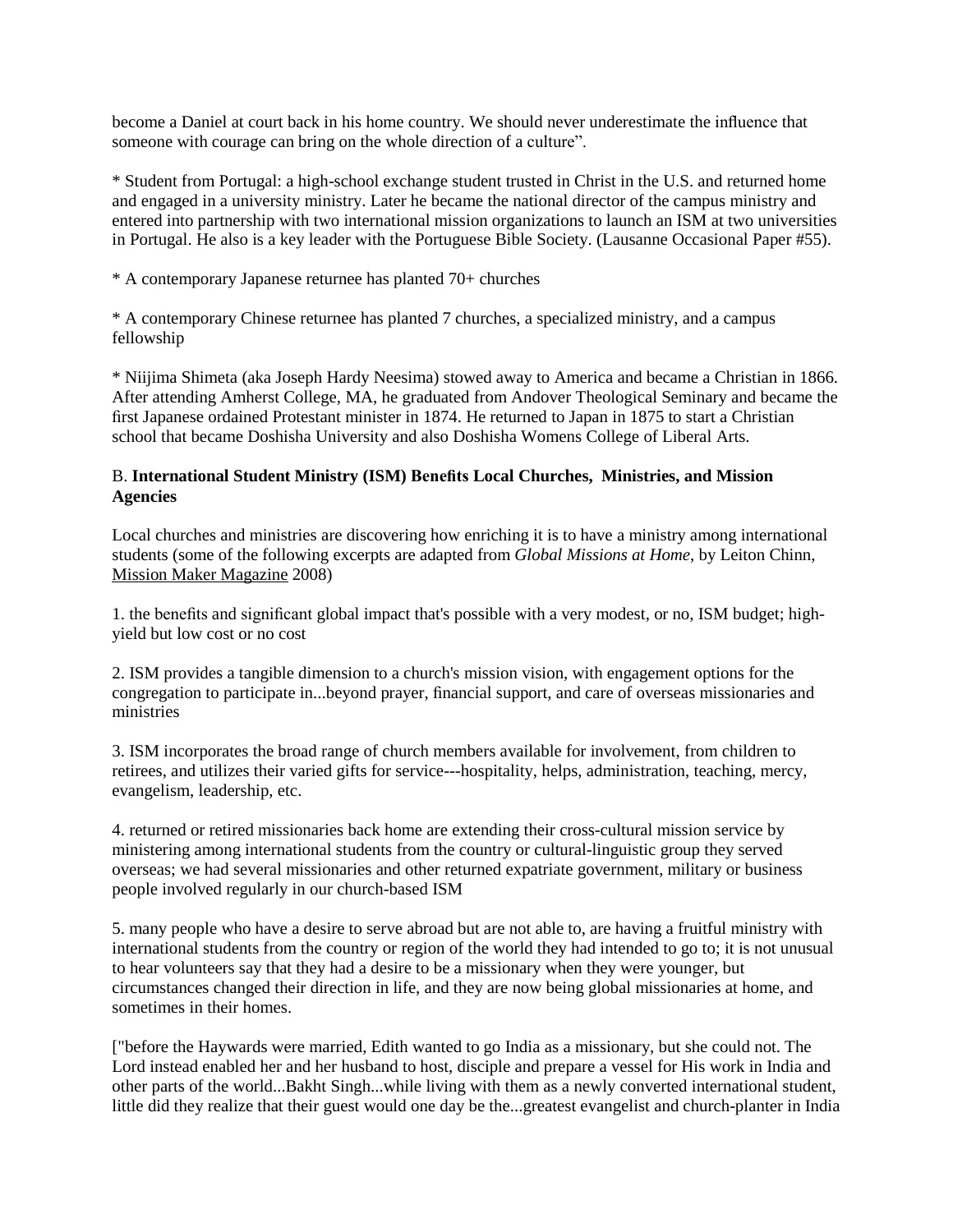in the 20th century; [Brother Bakht Singh of India, by T.E. Koshy, 2003]; (Edith Hayward had committed herself to missionary service in India... when instead she decided to marry a businessman, her "spiritually-minded" roommate and best friend boycotted the wedding, convinced that Edith had stepped out of the will of God; [Note 19, Bonk, Missiology, April, 2000]).

6. international students are ready-made language and culture teachers and mentors for anyone going to the students' countries for long-term or short-term missions, study abroad, work, or simply a visit

7. international students may provide a critical linkage for ministry/mission in their homeland, either personally after they return home or by giving a positive introduction and endorsement of missionaries to their family, friends, and networks; returnees could be gatekeepers that open the door for ministry by foreigners in their country [my own daughter did a study-abroad in Quito, Ecuador last year (2009) and was invited to the home of a former international student who was part of our church's ISM...and now our daughter will return to Quito in a few months to do nine months of short-term missions]

[I have heard of returned students who either opened the door for missionaries or closed the door to missionaries, depending on their good or negative experiences in the missionaries' homeland]

8. ISM provides great "pre-field" cross-cultural experience for those planning to serve in another country and culture ["The most effective way workers can prepare to serve overseas is to invest one or more years ministering with international students. Ministering to international students needs to be given a stronger emphasis in the preparation of mission candidates. Workers who minister to international students long before going overseas were shown to be much more effective than their peers", [Tentmaking: Business as Missions, by Patrick Lai, 2005]

9. the reality is that most Christians are not "called" to serve as long-term professional missionaries or to be self-supporting "tent-maker" missionaries, or engage in 'Business As Mission' in another country, but will remain in our homelands. Nevertheless, staying home does not mean we cannot engage in crosscultural, global ministry....ISM is one avenue for engaging in world missions at home

### **Historical Context of ISM.**

A. John R. Mott: Visionary Pioneer for ISM and the Committee on Friendly Relations Among Foreign Students (CFR). It is most fascinating that as Tokyo2010 commemorates and builds upon "Edinburgh 1910", and remembers John R. Mott as the central figure associated with the World Missionary Conference of 1910, that most people do not realize that John R. Mott is the central leader in pioneering the need for International Student Ministry.

John R. Mott is well known for being an extraordinary mission mobilizer, leader, and strategist, and he saw the need for ISM. He attended that first International Student Christian Conference at Mt. Hermon, MA in 1886, heard the plea for missionaries by students from 10 nations, signed the missionary pledge, and was one of four who traveled across the country to spread the missionary challenge that gave birth to the SVMFM. "It was undoubtedly out of this conference that the idea of a student volunteer organization to assist foreign students in the US [the CFR] grew in the mind of Mott....but it was not to come to fruition for more than 25 years" [Unofficial Ambassadors: the Story of International Student Service, by Mary A. Thompson, ISS, 1982].

John R. Mott is acclaimed as the first chairman of the SVMFM, the first general secretary of the World's Student Christian Federation, the chair of the International Missionary Council, the chair of the World Missionary Conference, Edinburgh, 1910 (which is being celebrated at Tokyo2010,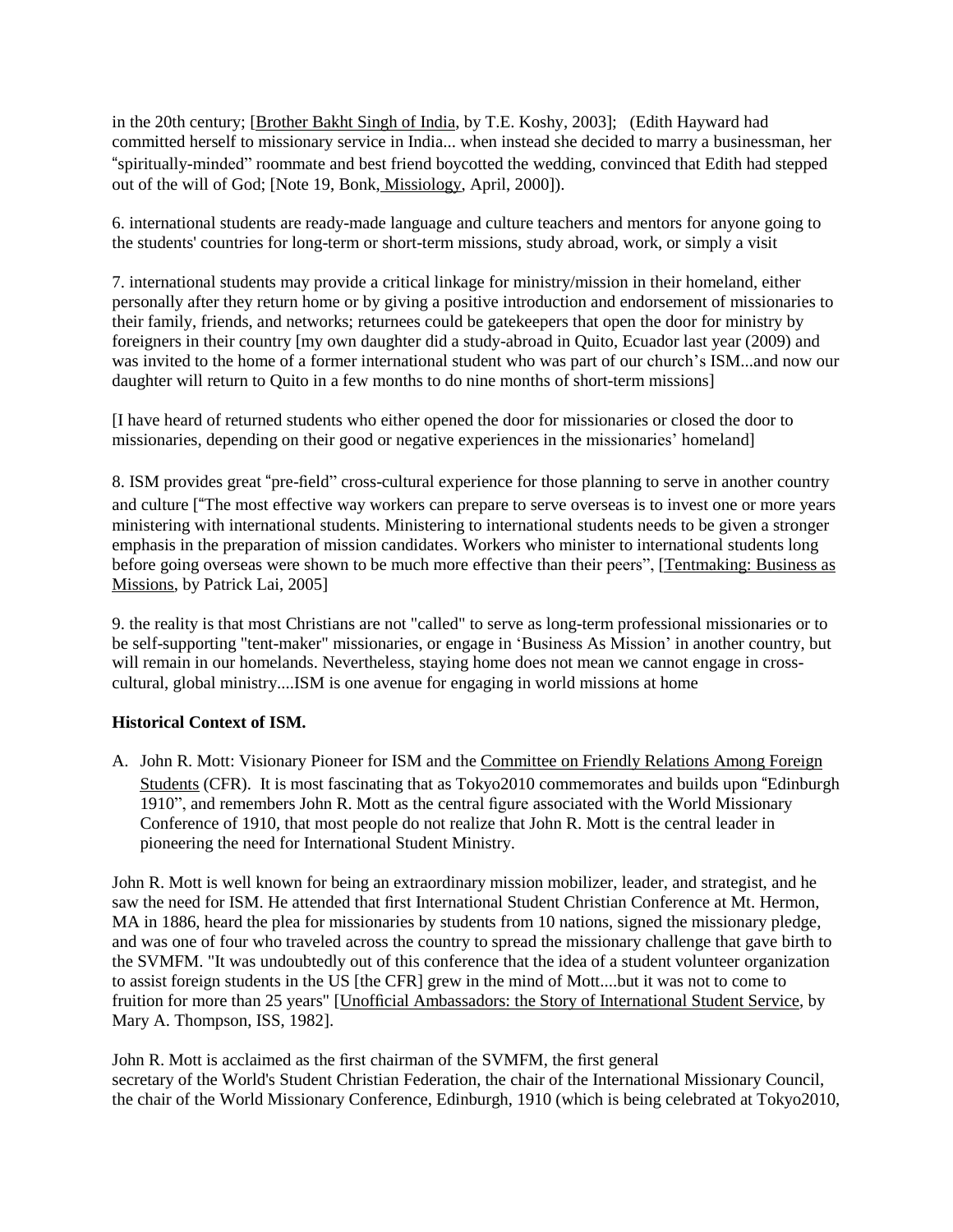Edinburgh2010, and Lausanne's Capetown2010), the national secretary of the Intercollegiate YMCA, and was a recipient of the Nobel Peace Prize. What most people do not know is that in 1911 he organized and led the US's first national organization designed to aid international students, the Committee on Friendly Relations Among Foreign Students(CFR). The CFR spawned and encouraged many programs and structures to service international students. Thus, one of the greatest missionary advocates and leaders of the last century was also the visionary to pioneer the first national ISM organization in America...100 years ago.

Even before the 1910 World Missionary Conference in Edinburgh, Mott was thinking of the growing number of Chinese students in the United States. In 1909 he helped to organize an independent service agency for Chinese students (Thompson).

As chairman and writer of the Report of Commission I, "Carrying the Gospel to all the Non-Christian World," for the 1910 WMC, John R. Mott included glimpses of his awareness of the importance of ministry among the "increasing number of travelers from non-Christian nations, especially the wonderful migration of Oriental students to Europe and America (p.24)...Effective Christian work among the Orientals in the United States will have an important bearing on carrying the gospel to the lands from which the Orientals come...No effort should be spared to reach the increasing number of the ablest young men who are coming from Oriental lands to study in American colleges"(p. 259-60). Mott also warned that, "students who go from non-Christian lands to study in the West, in many cases, on their return to their homes, oppose Christianity because of the un-Christian treatment which they have experienced"(p. 347).

Among the recorded discussions following the report of Commission I, editor Mott included the following comments, "Mr. F.S. Brockman (YMCA, Shanghai) directed attention to a [mission] field comparatively minute, but important in its relation to the vast oriental field...China is sending her young men now, not by the score but by the hundreds and even by the thousands, to every part of the world, and this is the field, these college students...who are right in our midst, to which I should like to call your attention...Here is a field not distant but at our own doors, a field that is ready, a field that is actually easy...All that is needed is not new organizations, not more money, not more men---only the illustration of our own lives and in our own homes of the outgoing love of Jesus Christ"(p. 418-19).

Within two weeks after the conclusion of the 1910 WMC, Mott's The Decisive Hour of Christian Missions was published in which he reiterated and added to the facts and missionary perspectives pertaining to international students found in the report of Commission I.

Many years after the WMC, Mott was still citing the need for ISM at mission mobilization gatherings, as seen in his address at the Student Volunteer Convention, Indianapolis, IN, 1936, "One of the most important opportunities that we shall ever have, and this is true of the colleges represented here, is that of befriending foreign students who come within our gates. Some 11,000 or more are now in the institutions of learning in North America, representing 60 or more nations. I repeat, we will never have a greater opportunity than this of exposing them to the best life of our two countries, of taking them into our homes, of making true friends of them, and of commending our religion to them by life and work." (p.256, Addresses & Papers of John R. Mott, Volume I, The Student Volunteer Movement for Foreign Missions. 1946)

There was negligible development of any other national ISM for 40 years following the establishment of the Committee on Friendly Relations among Foreign Students in 1911 by John R. Mott. The CFR changed its name to International Student Service (ISS) in 1965.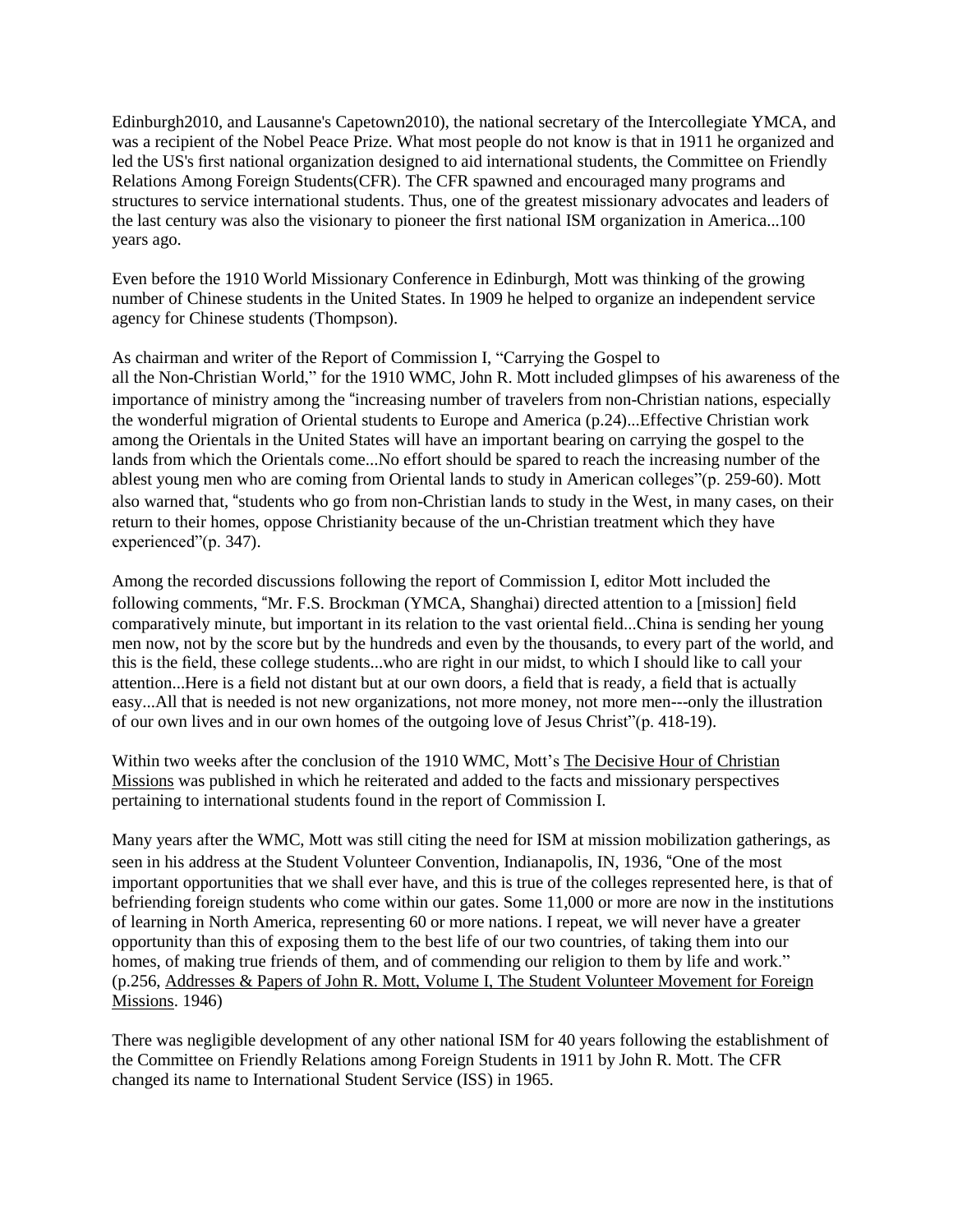#### B. 1950's: Pioneering Decade of ISM

Intervarsity USA led the charge to begin to incorporate ISM into its overall campus strategy when David Adeney became the first ISM Director in 1952. (www.ivcf.org/ism). Intervarsity Canada also cites 1952 as its ISM start.

In 1953 International Students Inc (ISI) was established as the first national mission to focus exclusively on international students. (www.isionline.org)

The Southern Baptist Convention began its ISM in 1955.

Details of the founding process and descriptions of several early national ISMs as well as some other localized ministries are contained in the research paper written in 1979 by this author for Dr. Ralph D. Winter, *The Historical Development of the International Student Ministry Movement in the USA.* The concluding wish of the paper became prophetic, "In 30 years [from 1949 to 1979] the foreign field of international students in the USA has grown from less than 30,000 to nearly 300,000. While the increase of the international student foreign field has grown substantially, the increase in laborers and ISMs has grown moderately. During this next decade, may God grant a "great awakening" and response to the validity, vision, and mission of the ISM movement in America". Within two years of that wishful prayer, a new ISM networking mechanism was birthed to enhance the development of the ISM movement in the USA and Canada. The Association of Christian Ministries to Internationals (ACMI) was birthed in 1981 as a result of the first North American Consultation for International Student Ministry Workers. ACMI, which is now called the Association of Christians Ministering among Internationals, conducts annual equipping conferences for ISM staff and volunteers. One of the useful services of ACMI is that of linking transitioning international students with a Christian fellowship when relocating from one place to another; both ACMI-Link and a Find an ISM Contact link are on the ACMI website: [https://www.acmi-ism.org.](https://www.acmi-ism.org/)

It is likely that the International Fellowship of Evangelical Students had some outreach to international students in Europe during the 50's.

C. Growth in North America; Europe; Asia-Pacific

The next 30 years from the mid-50's to mid-80's saw significant growth of the emerging ISM "movement" with 11 new national or regional ISMs in the U.S., including Campus Crusade for Christ and the Navigators. Also in the mid-80's ISI loaned staff to launch two indigenous national ISMs in Canada and the UK; International Student Ministries Canada (1984) and International Students Christian Services (now called Friends International) in 1985.

The ISM movement has been developing steadily in North America, Europe, and the Asia-Pacific Region since the 1990's. The development of ISMs in Africa and Latin America needs to be cultivated.

A summary of 53 major ISMs globally, with information on starting dates, number of staff, and websites is contained in *ISM: From Blind-Spot to Vision* (produced by this author for the Lausanne Diaspora Leaders Consultation, Manila, May, 2009, and updated in 2019). The paper is available upon request from the author.

### **Current Status**

### A. **The Growth of International Student Population**

There is an accelerating growth of students going abroad, with nearly 3 million international students worldwide in 2007, 5 million in 2017, and 8 million projected for 2025.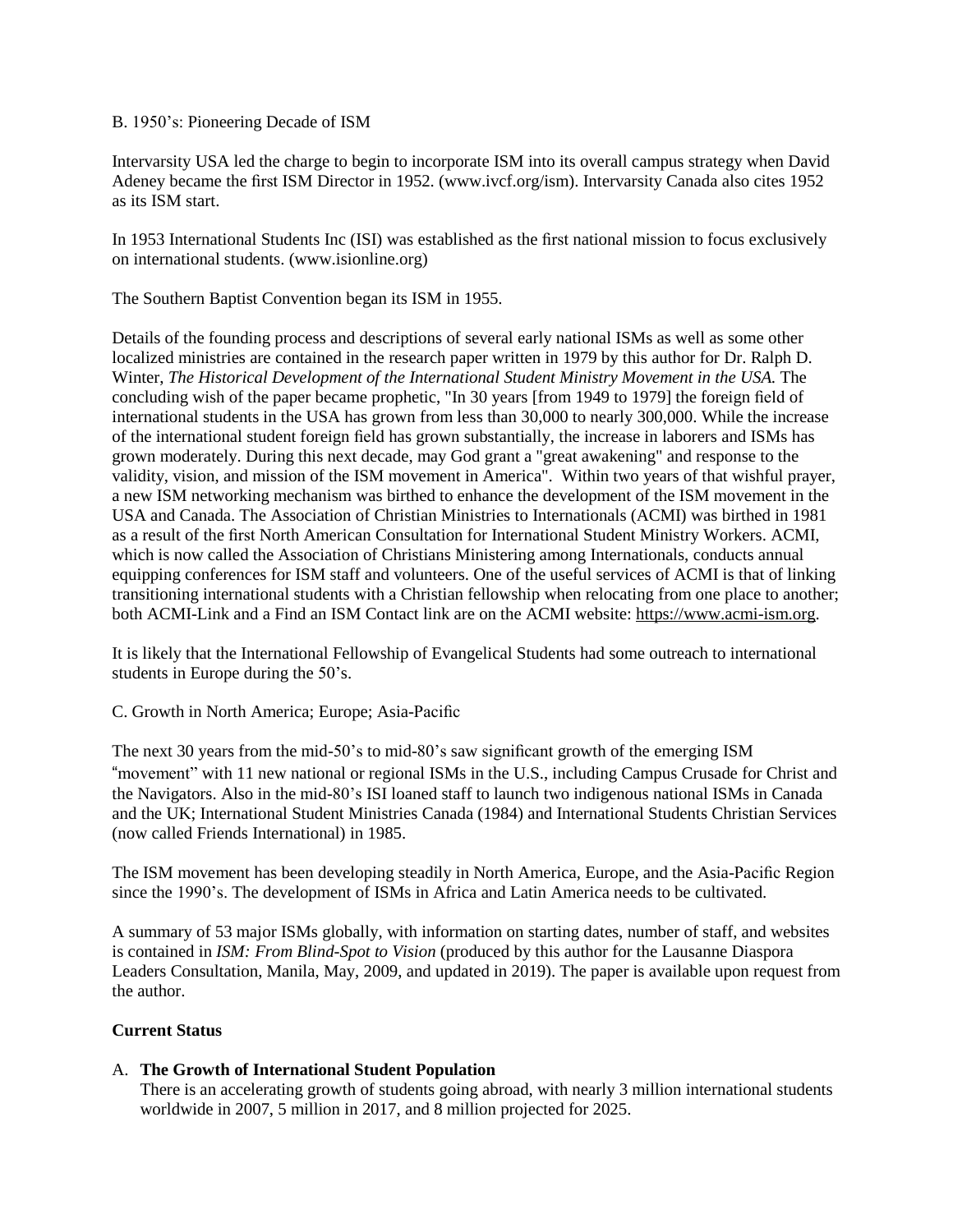Most international students are in Europe (48%), North America (21%), and East Asia/Pacific (18%).

Leading host nations are the United States, United Kingdom, France, Australia, China, Germany, Japan, Canada, South Africa, the Russian Federation and Italy. New Zealand, and South Korea are also experiencing significant increases of international students. At the time that Capetown hosted Lausanne III: Capetown2010, it is interesting to note that South Africa was the only country in Africa that received far more students (60,000) than it sent abroad.

Here is a glimpse of the global international student mobility, excerpted from my paper, *Foreign Student Mission Vision is No Longer A Blind-spot and Asia is Embracing the Vision,* that was presented at the Asia Missions Association Convention in Chiang Mai, Thailand, November 11-15, 2019:

Australia:government's goal of 500,000 by 2020 was reached with 515,000 in 2013; 693,750 in 2018.

Azerbaijan:5,000 foreigners are enrolled in Azerbaijan today from as many as 30 to 40 countries. Many of these students come from Iran and Turkey.

Canada:In 2014 Canada launched its International Education Strategy with an expressed goal to double international enrollment to 450,000 students by 2022. The 450,000 goal by 2022 was surpassed in 2018 with over 572,000 students that represented a 16% jump from 2017.

China: 492,000 students from 196 countries came to 1,004 Chinese education institutions in 2018, nearly reaching the 500,000 goal for 2020

Egypt: The Egyptian government recently announced plans to increase the number of international students, quadrupling enrollment from 53,000 in 2017 to 200,000

Finland: hosted 20,000 international students in 2017

France: variously counted as the third (by UNESCO) or fourth (by the Institute of International Education) most-popular study destination in the world. It hosted 295,084 foreign students in 2013/14, 298,000 in 2014/15, 310,000 in 2015/16, 343,000 in 2018, and has established an ambitious goal for 500,000 by 2027.

Germany: with 359,000 international students in 2017, Germany surpassed its goal to host 350,000 students by 2020.

India:47,500 international students in 2017; Government has instituted a Study in India Programme to attract more foreign students

Indonesia: 25,000 international students

Japan:267,000 international students in 2017; the *Global 30 Project*, through which leading Japanese universities offer complete degree programs in English, has a broad goal to build international enrollment in the country to 300,000 students by 2020.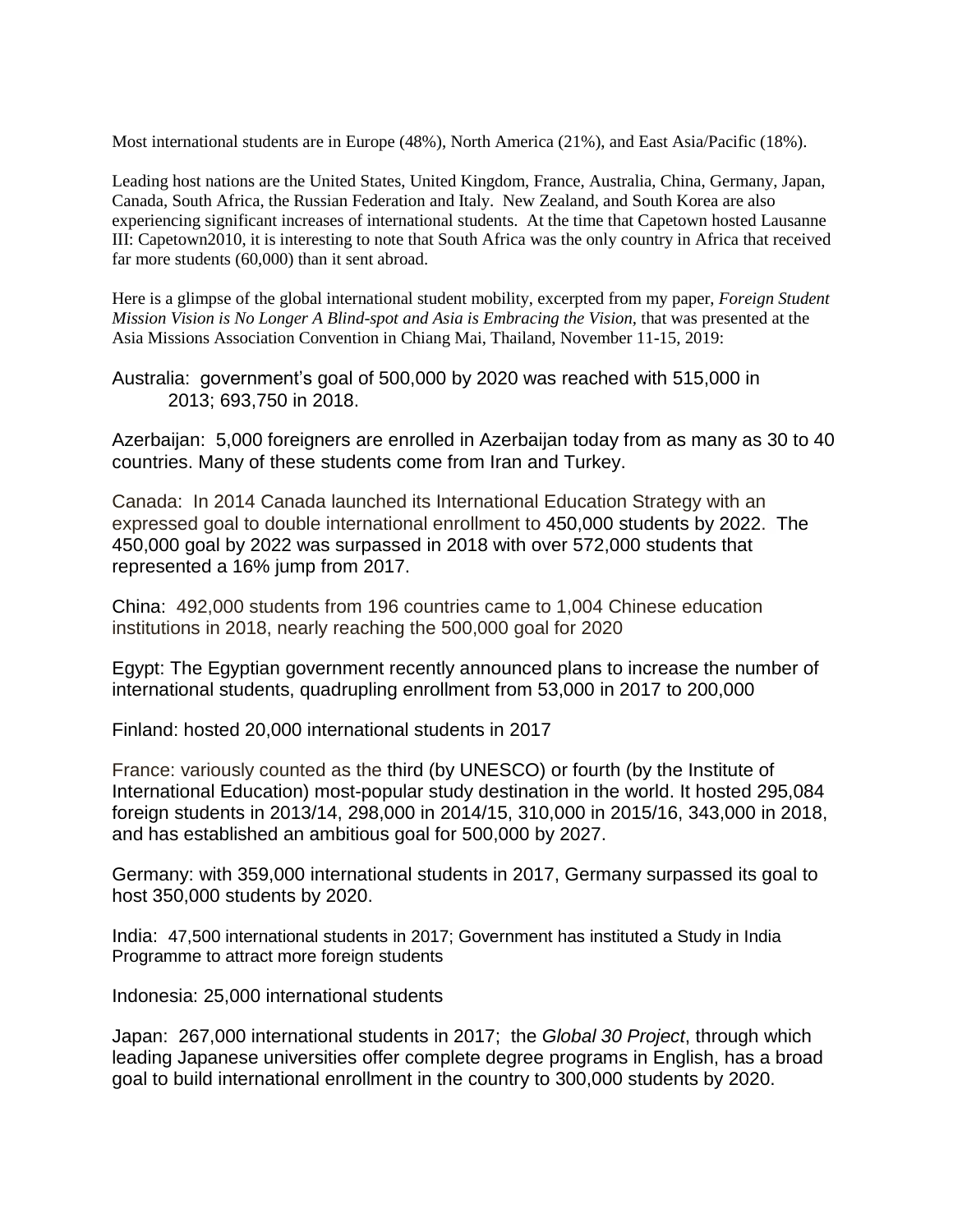Korea: A government survey of 430 South Korean universities and colleges reports total international enrolment of 160,165 as of 1 April 2019, in approaching a goal of 200,000 by 2023.

Malaysia: 135,000 in 2014; changing the initial target of hosting 200,000 international students by 2020 to 250,000 by 2025

Mexico: In 2013, US President Barack Obama launched the *100,000 Strong in the Americas* program with a goal of more than doubling the number of US exchange students in the Americas by 2020. Soon after, Mexican President Enrique Peña Nieto announced *Proyecta 100,000*, an initiative designed to send 100,000 Mexican students to US universities and to enroll 50,000 US students at Mexican institutions by 2018.

Netherlands: 122,000 combined EU and non-EU international students in 2017

New Zealand: 106,000 in 2017

Norway: 10,600 in 2015

Philippines:61,000 (a government policy change resulted in dramatic increase from 26,000 to 61,000 between 2011-12).

While visiting Manila in the mid-80's, I read on the front page of the local newspaper that the largest number of Bhutanese students outside of Bhutan, were studying in the Philippines. A strategic missions opportunity existed, as Bhutan is the only official Buddhist kingdom in the world, and Christians face restrictions and persecution there. In 2019 there were 15,000 medical students from India studying in Davao.

Russia:220,000 in 2018; goal of 310,000 by 2020 and 710,000 by 2025

Singapore:projected growth to 150,000 in 2015

Slovakia: 11,102 international students in 2013

Taiwan: 127,000 in 2018; 150,000 students by 2020

Thailand: 22,000 international students

Turkey: Turkish International Students Department, has announced the government's intention to host 200,000 inbound students by 2023.

United Kingdom:About 458,500 int'l students in 2018, with a goal fo 600,000 by 2030. In addition there were 497,000 in 400+ English Language Training Centres in 2018.

United States:1,094,000 in 2018; more than 82,000 international students studied in American high schools in 2016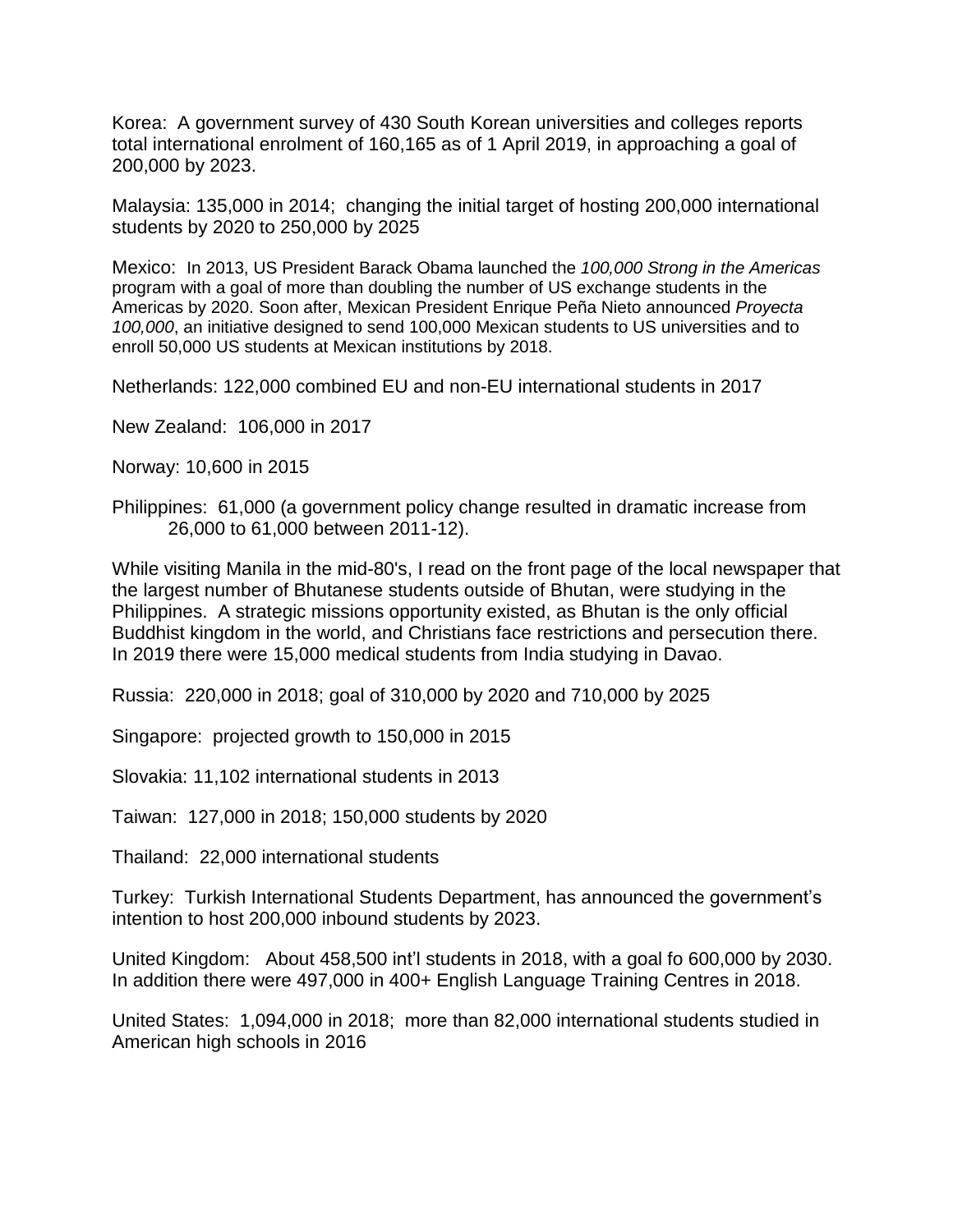B. **The Growth of the ISM Vision globally & Networking of ISM via the Lausanne Movement and the World Evangelical Alliance Mission Commission**

I was curious to see if the concept of ISM was mentioned at the 1974 International Congress on World Evangelization, the progenitor of the Lausanne Committee for World Evangelization. Among the vast array of topics and articles by 110 contributing authors contained in the Congress's compendium, Let the Earth Hear His Voice, the article most likely to address ISM is Michael Cassidy's *"*Evangelization Among College & University Students*"*. The exhaustive article covering a wide range of issues and items related to collegiate ministry, contained a brief recommendation in the section on 'Christian Strategy for the Modern Campus', "*Committed Christians in a university town can use their homes in effective outreach, not just through discussion evenings, but in friendly caring. This ministry can be particularly meaningful to international Third World students studying in First World countries".* There may not have been much further mention of ISM at that historic gathering or in the compendium.

As a participant, I did not see ISM as part of the agenda or discussion groups at the Conference on World Evangelization (COWE) at Pattaya in 1980, nor do I know if ISM was talked about at Lausanne II in 1989 in Manila.

In 2001 I received a survey from Dr. Peter Brierley, Lausanne Researcher, asking for input about cutting edge evangelism for the upcoming Lausanne Forum in Thailand. I recommended the strategic reality of the growing Diaspora movement, and the need to address the matter of permanent resident peoples (immigrants and refugees) and temporary resident groups, e.g. international students. How significant that the 2004 Lausanne Forum in Pattaya, Thailand, did include the new topic and issue groups for Diaspora peoples and International Students.

As the 2004 Forum convener for the International Student Ministries Issue Group, which included 24 ISM leaders representing 12 countries, I challenged some leaders to convene a national ISM consultation. Yvonne Choo, acting General Secretary of the FES ministry in Singapore, did convene two Singapore National ISM Consultations in 2006 and 2007.

The primary issue which the 2004 ISM group wanted to address concerned the challenges of Returnees. Due to the need to focus on producing the joint Issue Group paper with the Diaspora group, (which became Lausanne Occasional Paper #55), our group did not have time to adequately discuss reentry and returnee issues. Four years later, several of the participants met at the International Consultation About Reentry/Returnees (I-CARE'08) held in conjunction with ACMI'08 in Wash DC. Reentry and Returnee Ministry continues to be a major concern and need.

In 2007 the LCWE International Student Ministry Special Interest Committee was established in Budapest, Hungary, and I was asked to chair the ISM-SIC. The purpose of the Lausanne ISM Special Interest Committee, which later became the ISM Issue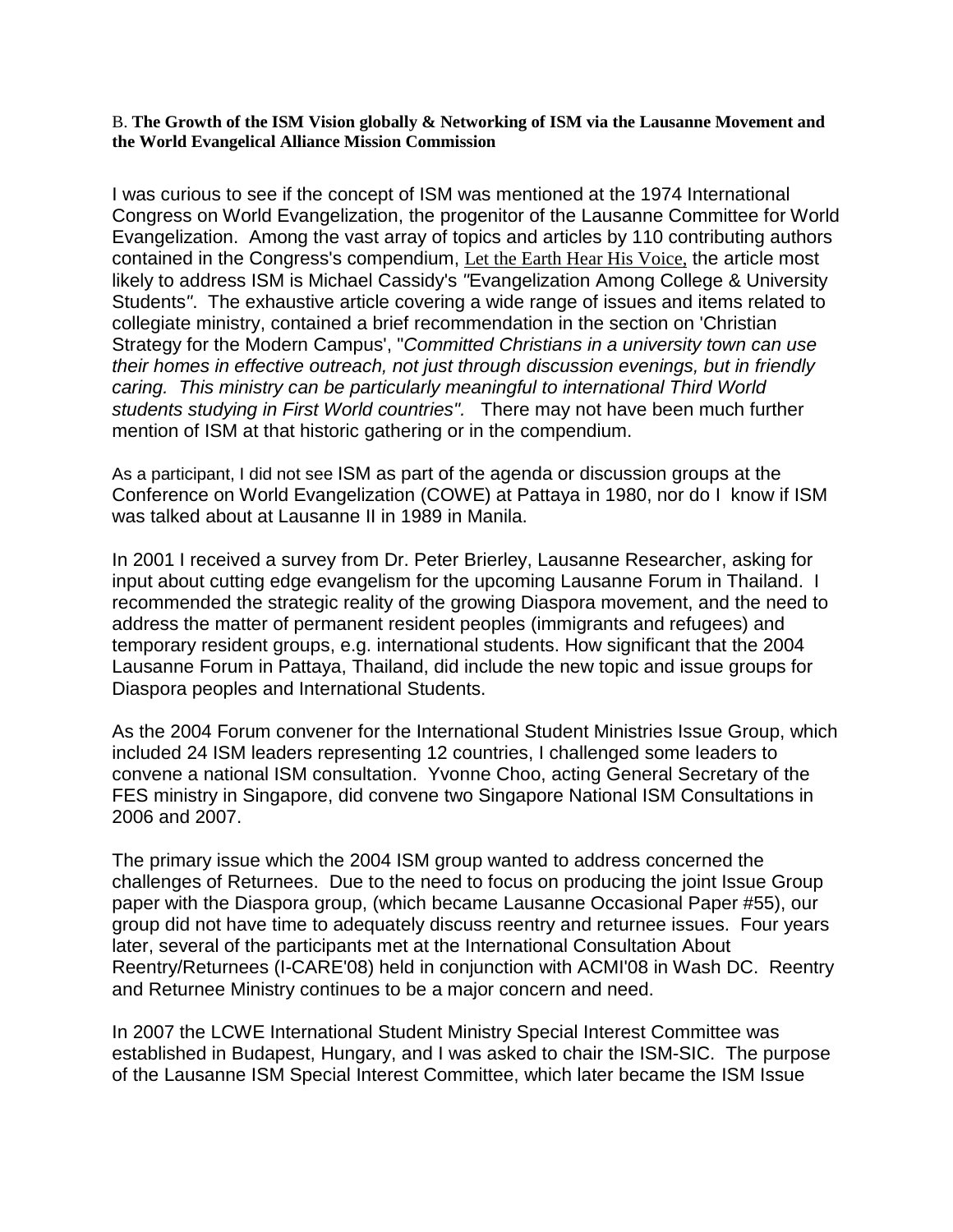Network, is to develop a global network of ISM leaders for the mobilization, pioneering, and enhancement of ISM in their countries and region.

Two Lausanne Regional ISM Leaders Consultations in 2009 were convened to prepare the way for Cape Town 2010:

- \* Lausanne Asia-Pacific Regional ISM Leaders Consultation, Singapore, September 30-October 2nd
- \* Lausanne Greater European Regional ISM Leaders Consultation, co endorsed with the European Evangelical Alliance and IFES; Amsterdam, November 17-19

There were 4 ISM Dialog Sessions at Cape Town 2010 that included regional and national reports led by ISM leaders from Europe; Asia-Pacific, North America, and South Africa.

In 2014 the World Evangelical Alliance Mission Commission received the Lausanne ISM Global Leadership Network as one of its 'docked-networks' which allows Lausanne ISM leaders to serve the WEA Mission Commission and the World Evangelical Alliance.

In 2015 another Lausanne Asia-Pacific Regional ISM Leaders Forum was held in Singapore again.

Currently in the Asia-Pacific region there are thriving ISMs in Korea, China, India, Australia, and New Zealand; continuing involvement in Singapore and Japan, and promising developments in Malaysia and the Philippines.

The first global gathering of ISM leadership met at the Lausanne ISM Global Leadership Forum: *Charlotte'17* in September, 2017. Over 100 participants from 70 organizations and about 25 countries interacted for a week to explore pioneering ISM in strategic locations where non exists, to foster ISM development among established ministries, to share resources and ideas, and to consider high-priority issues, and matters related to leadership and the intention to incorporate younger, emerging leaders in the movement.

# **Projections:**

- A. **From Mission Field to Mission Force.** ISMs should be intentionally giving priority to discipling Christian international students to discern their calling as God's vessels of grace and the gospel, whether they return home, remain in the host country, or go to another country.
- B. **Ministry as an International Student: A Priority to Implement.** Christian college students in a host country should be encouraged to commit to a semester or year abroad as an international student and in effect, be an intentional student "tentmaker". Besides the academic and personal rewards of the study abroad experience, the student will both minister while abroad and return with a greater appreciation for and skills to engage a world of growing cultural diversity and "glocal" mission